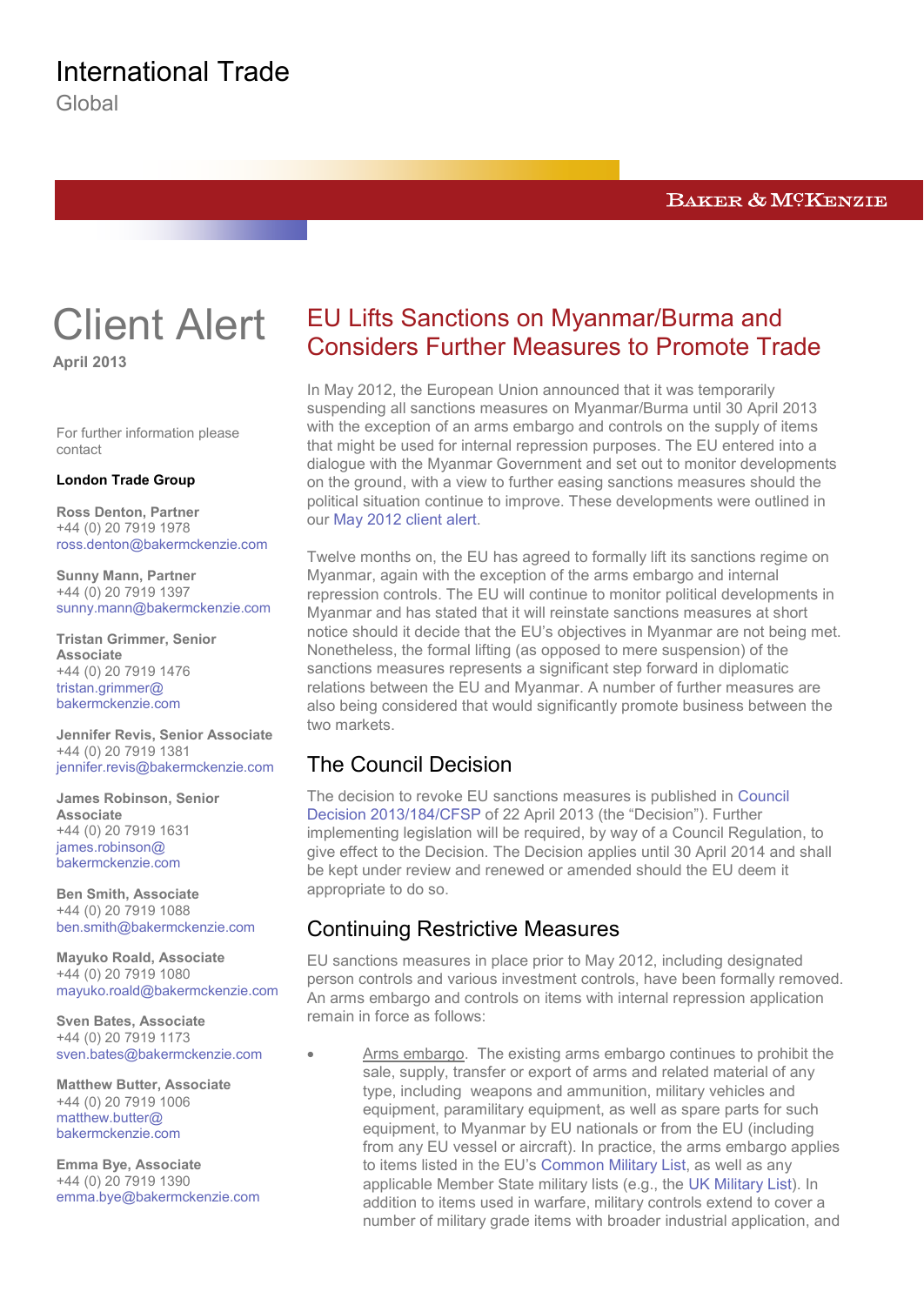**Laura Philippou, Associate** +44 (0) 20 7919 1042 [laura.philippou@](mailto:laura.philippou@bakermckenzie.com) [bakermckenzie.com](mailto:laura.philippou@bakermckenzie.com)

**Alexandra Demper, Associate** +44 (0) 20 7919 1075 [alexandra.demper@](mailto:alexandra.demper@bakermckenzie.com) [bakermckenzie.com](mailto:alexandra.demper@bakermckenzie.com)

#### **Myanmar Centre, Bangkok**

**Pornapa L. Thaicharoen, Partner** +66 (0)2 636 2000 p4555 [pornapa.thaicharoen@](mailto:pornapa.thaicharoen@bakermckenzie.com) [bakermckenzie.com](mailto:pornapa.thaicharoen@bakermckenzie.com)

**Clive Cook, Consultant** +66 (0)2 636 2000 p6003 [clive.cook@bakermckenzie.com](mailto:clive.cook@bakermckenzie.com)

**Saw Yu Win, Consultant** +66 (0)2 636 2000 p6001 [sawyu.win@bakermckenzie.com](mailto:sawyu.win@bakermckenzie.com)

#### **Amsterdam Trade Group**

**Jasper Helder, Partner** +31 20 551 7579 [jasper.helder@bakermckenzie.com](mailto:jasper.helder@bakermckenzie.com)

**Chiara Klaui, Senior Associate** +31 20 551 7812 [chiara.klaui@bakermckenzie.com](mailto:chiara.klaui@bakermckenzie.com)

#### **Barcelona Trade Group**

**Valeria Enrich, Partner** +34 93 20 608 44 [valeria.enrich@bakermckenzie.com](mailto:valeria.enrich@bakermckenzie.com)

#### **Frankfurt Trade Group**

**Ulrich Ellinghaus, Partner** +49 (0) 69 29 908 251 [ulrich.ellinghaus@](mailto:ulrich.ellinghaus@bakermckenzie.com) [bakermckenzie.com](mailto:ulrich.ellinghaus@bakermckenzie.com)

**Julia Pfeil, Associate** +49 (0) 69 29 908 513 [julia.pfeil@bakermckenzie.com](mailto:julia.pfeil@bakermckenzie.com)

#### **Stockholm Trade Group**

**Mattias Hedwall, Partner** +468 566 177 33 [mattias.hedwall@](mailto:mattias.hedwall@bakermckenzie.com) [bakermckenzie.com](mailto:mattias.hedwall@bakermckenzie.com)

#### **Zurich Trade Group**

**Philippe Reich, Partner** +41 44 384 1382 [philippe.reich@bakermckenzie.com](mailto:philippe.reich@bakermckenzie.com)

in particular items used by energy and extractive sectors (for example, military-specification explosives, detonators, charges, igniters and gyros).

- Internal repression controls. It remains prohibited to sell, supply, transfer or export equipment that might be used for internal repression purposes to Myanmar by EU nationals or from the EU (including from any EU vessel or aircraft). These controls apply to the equipment specifically listed in Annex II to [Council Regulation \(EC\) No 194/2008](http://bakerxchange.com/collect/click.aspx?u=+kwomMh7G5fw8rBspolZRLYZufqbbs+bajAZbO2xWZPb/l7l8A9Ff7GPHfUJ6Vq2+pteIymxAdVjoJzq/iQgldMhL3dM8R/Ymgc4NSGtyQ5xIOs+7q+OiqUny/3JyHhi&rh=ff000f7db29d4603dac5895e3a48ba0477a7a8d9) (as amended). Again, the list includes not only items with clear internal repression application, such as riot control gear, but also a number of items that are relevant to the energy sector such as igniters, detonators, charges and detonating cords.
- Provision of ancillary services. It also remains prohibited to provide certain ancillary services in relation to the above, including technical assistance, brokering services, financing or financial assistance.

## Further steps expected to enhance international trade with Myanmar

The Decision recognises that the EU has opened a new chapter in its relations with Myanmar. In its effort to promote responsible trade and investment between the EU and Myanmar, several further initiatives are being considered:

- Preferential market access. The EU is considering whether to reinstate Myanmar's access to the EU's Generalised System of Preferences ("GSP"), which provides preferential access to the EU market and would allow most Myanmar origin goods to be imported into the EU customs territory duty free. Myanmar's access to the GSP was withdrawn in 1997 following the initial imposition of EU sanctions measures on Myanmar in 1996. The issue is currently scheduled for consideration by the European Parliament on 20 May 2013. In parallel, the US Government has also announced the first steps in considering whether to grant Myanmar access to the US GSP programme and has scheduled a review of the issue over the coming months.
- Proposed bilateral investment agreement. The EU has announced that it plans to explore the feasibility of a bilateral investment agreement between the EU and Myanmar.
- EU Task Force. The EU intends to create a Task Force later this year to encourage closer cooperation between the EU and Myanmar in order to support the country's political, economic and social transition.

## Recommended Actions

There are undoubted economic benefits that arise from the EU's decision to ease its sanctions regime against Myanmar and many companies are now looking to Myanmar as an additional investment base in Southeast Asia. At the same time, it should be noted that the Decision clearly states that the EU will constantly review the adequacy of its Decision in light of the situation in Myanmar. This could result in broader sanctions being reintroduced swiftly and at short notice if the reforms do not continue and the EU finds the situation has deteriorated.